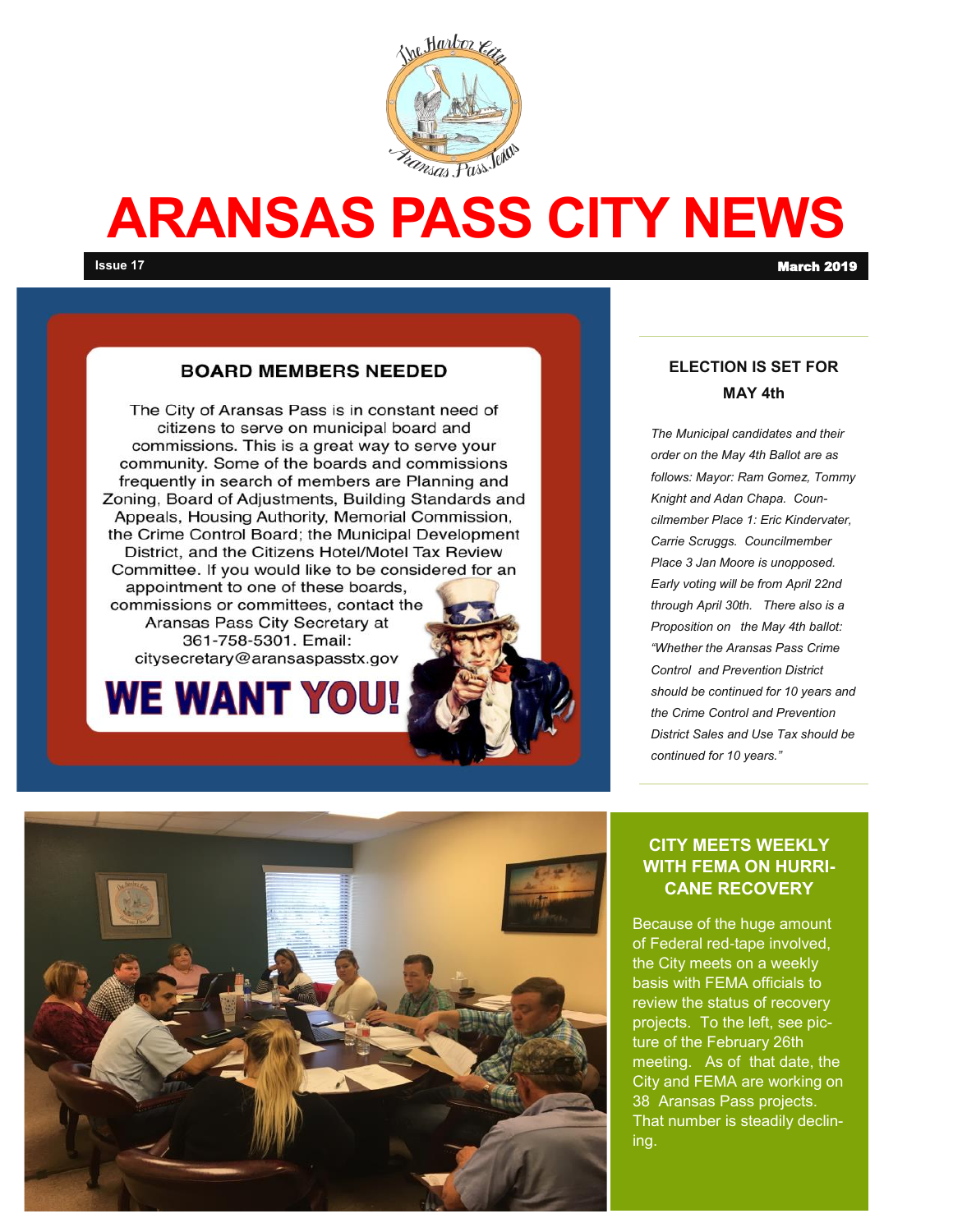

# **Deberry Work Nearing**

# **Completion**

The street work on Deberry (see above picture) near the intersection with Commercial is for the repair of 900 linear feet of sanitary sewer line. This project is needed because the sanitary sewer line was an old clay pipe that had several failures and longitudinal cracks. The total cost of the project is \$176,000 and is being funded through a tax note. The contractor, J.J. Fox Construction, is nearing completion. Once the work is finished, city crews will go in and pave the portion of street removed for the project. The job should be completed by March 22nd.



#### **MAYOR GOMEZ MEETS WITH OUR LEGISLATORS**

Mayor Ram Gomez was in **Austin on February 27th** with other Aransas Pass community leaders lobbying for City issues. Mayor Gomez is seen in this picture with State Representative J.M. Lozano, who represents **Aransas Pass. The Mayor** took the opportunity to discuss numerous local government and Aransas Pass issues with several state legislators.

## **CANDLEWOOD SUITES COM-ING TO ARANSAS PASS**

During Hurricane Harvey, the Hawthorne Suites, on Goodnight Ave., was severely damaged and the previous owners decided not to reopen. Instead, the property was purchased by others and is being extensively renovated and converted to the Candlewood Suites (see pic below). The owners have been working closely with City staff on inspections and building requirements. Construction on this new Marriott property is now well underway. Candlewood Suites are recognized nationwide as a leader in the hospitality industry.

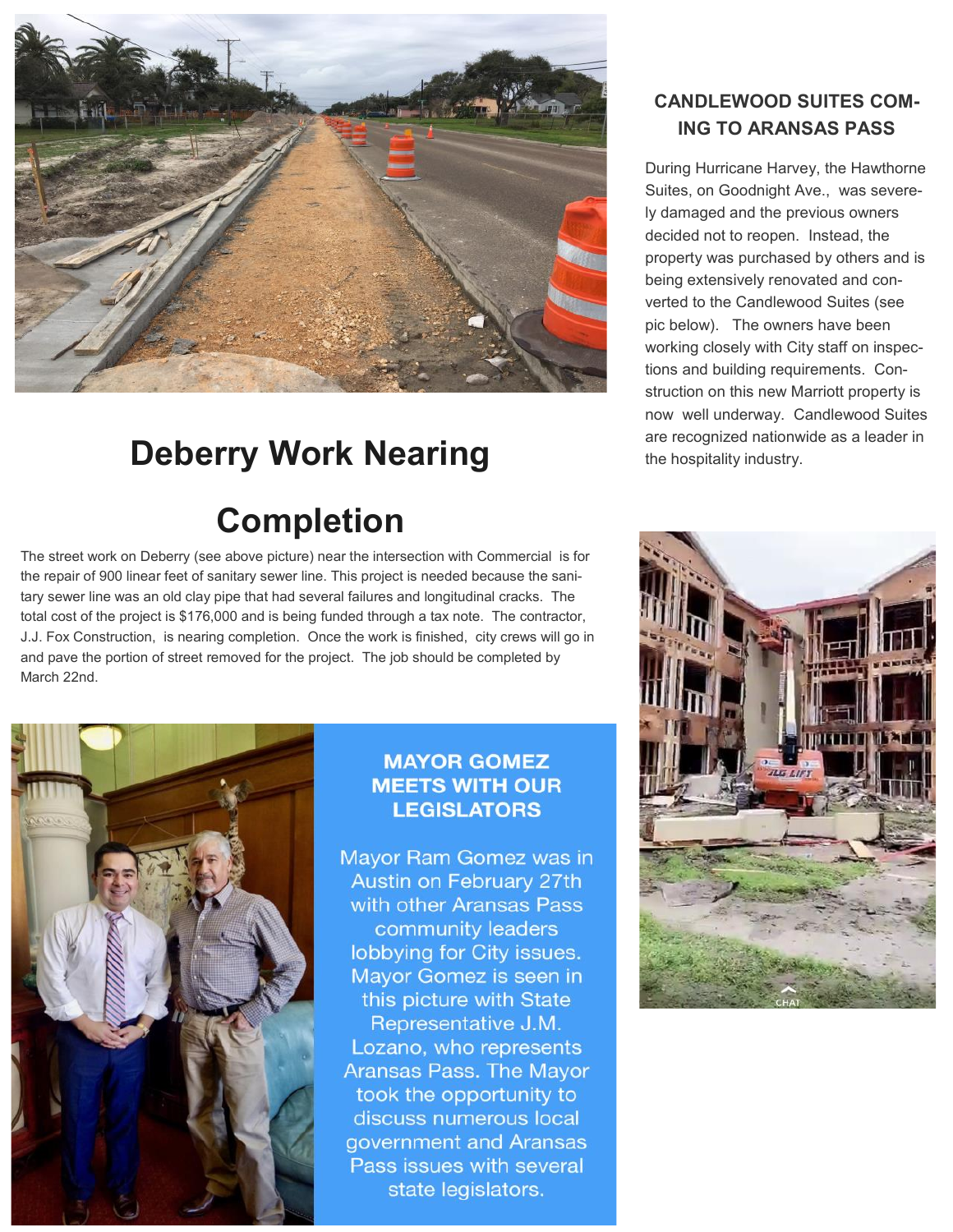

#### MUNICIPAL COURT EMP;LOYEE RECOG-NIZED

Milagros (Milly) Medina (right) was recognized during the February 18th City Council meeting by Municipal Judge Henrie Morales (center) and Mayor Ram Gomez for completing Level 1 Certification for Municipal Court Clerk. Milly has previously been recognized statewide as the outstanding Court Clerk for a small city.

### **WHY WAS THE FEB 28th BOIL ORDER NECESSARY?**

Simply put, the water system had a leak that could not be located. The leak resulted in low water pressure in part of North Aransas Pass. As a precaution, TCEQ required the City to impose a citywide water boil order. This boil order is not the result of being without an elevated water tank. When the boil order is lifted citizens will be notified by Reverse 911, Facebook and the City webpage.



## **THE LION'S CLUB PAID FOR TWO SCOREBOARDS**

With grant money from the Lion's Club, two little league ballfield score boards have been replaced. Both, which are pictured above and below, are now installed. Pictured above is Sherman King, Past Lion's Club President and construction coordinator. The Lion's club also will be paying for upcoming work at Harbor Point Park at Conn Brown.